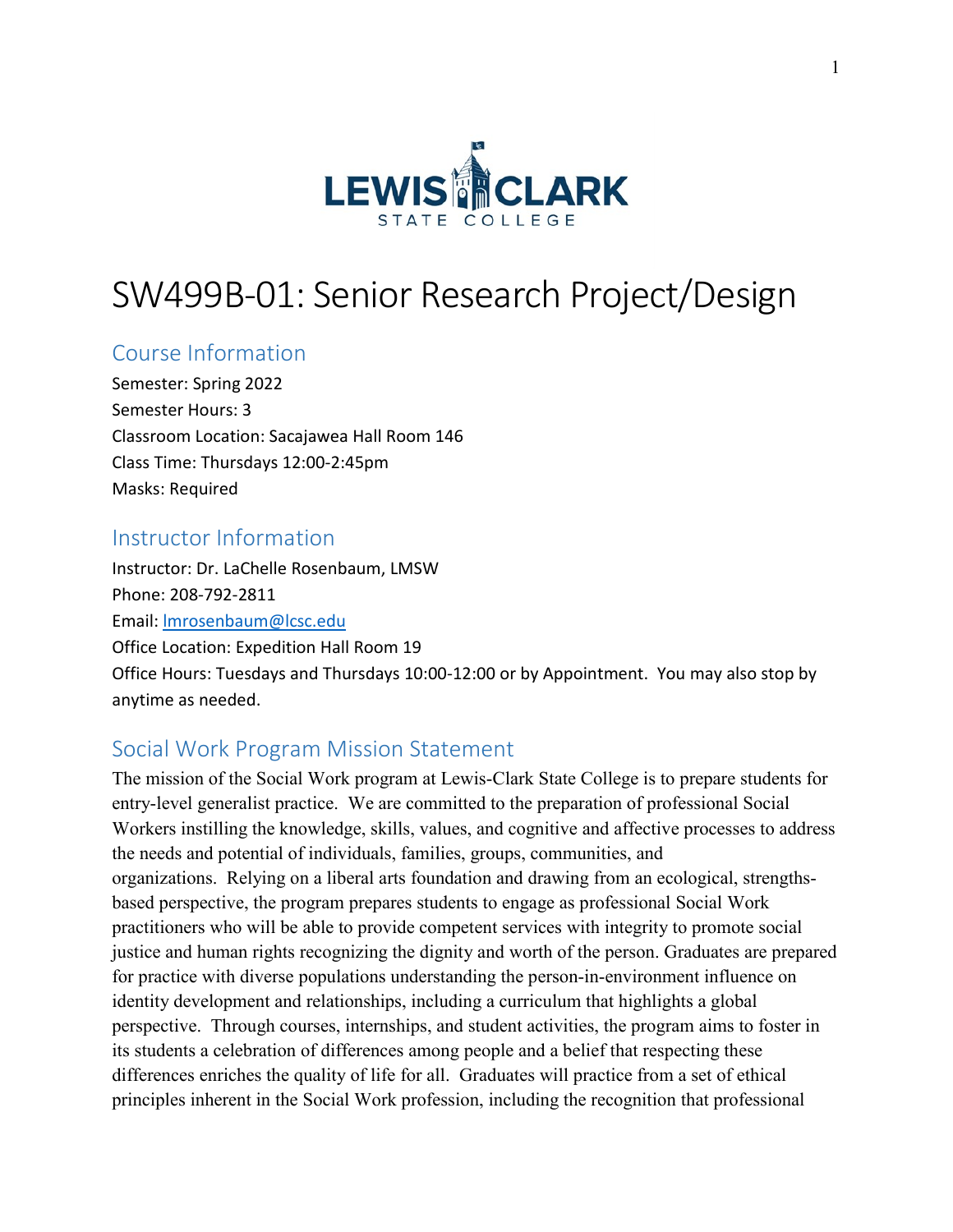development is a life-long learning process. Our program is dedicated to the support of nontraditional age, rural, and lower income students. The program is also devoted to providing students the opportunity to engage in meaningful social science research projects (often program evaluation or needs assessments) through our research sequence, which culminates in a public symposium. (Revised September 2019)

## Course Description

This is the second course in a series designed to guide students through the process of completing the research project they proposed and began in SW 499A. The final product that students will complete is a paper that explains their work and results. If the research project directly involves human subjects, the Human Subjects Review Committee must approve the proposal before it is undertaken. This final paper must include the Introduction, Literature Review, Research Concerns, Methodology, Findings, and Discussion and Implication. It will also be APA formatting throughout. The final requirement of the research project is a power point presentation. This presentation will be professionally made to a group of faculty and students. Pre-requisite: SW499A, SW497A, SW498A, and SW443. Co-requisite: SW497B, SW498B, and SW480.

## Introduction and Overview

Social work generalist practice entails the steps of engaging and assessing the client system, planning an intervention strategy, implementing the intervention with the client system, evaluating each step in the process, terminating with the client system appropriately, and following-up with the client and referral sources where needed.

This course focuses on the above evaluation step. Much of our understanding about individuals, groups, families, communities, and organizations are obtained through the testing of theories about these entities. As Social Work practitioners, we need the knowledge and skills to assess, identify, develop and test interventions to measure success with the client system and to improve services we offer to these clients. In addition, *The Code of Ethics of the National Association of Social Workers* requires us to add to the knowledge base of the profession wherever possible.

## Purpose of the Course in the Curriculum

The expected student outcomes in the Research sequence consolidate learning from all other components of the curriculum. Skills learned in the first year knowledge building sequence are built on and enhanced. The Human Behavior and Social Environment (HBSE) sequence is built on and enhanced. The HBSE sequence is one of the major foundations for understanding the philosophies, processes, product and context of Group-centered social work research. The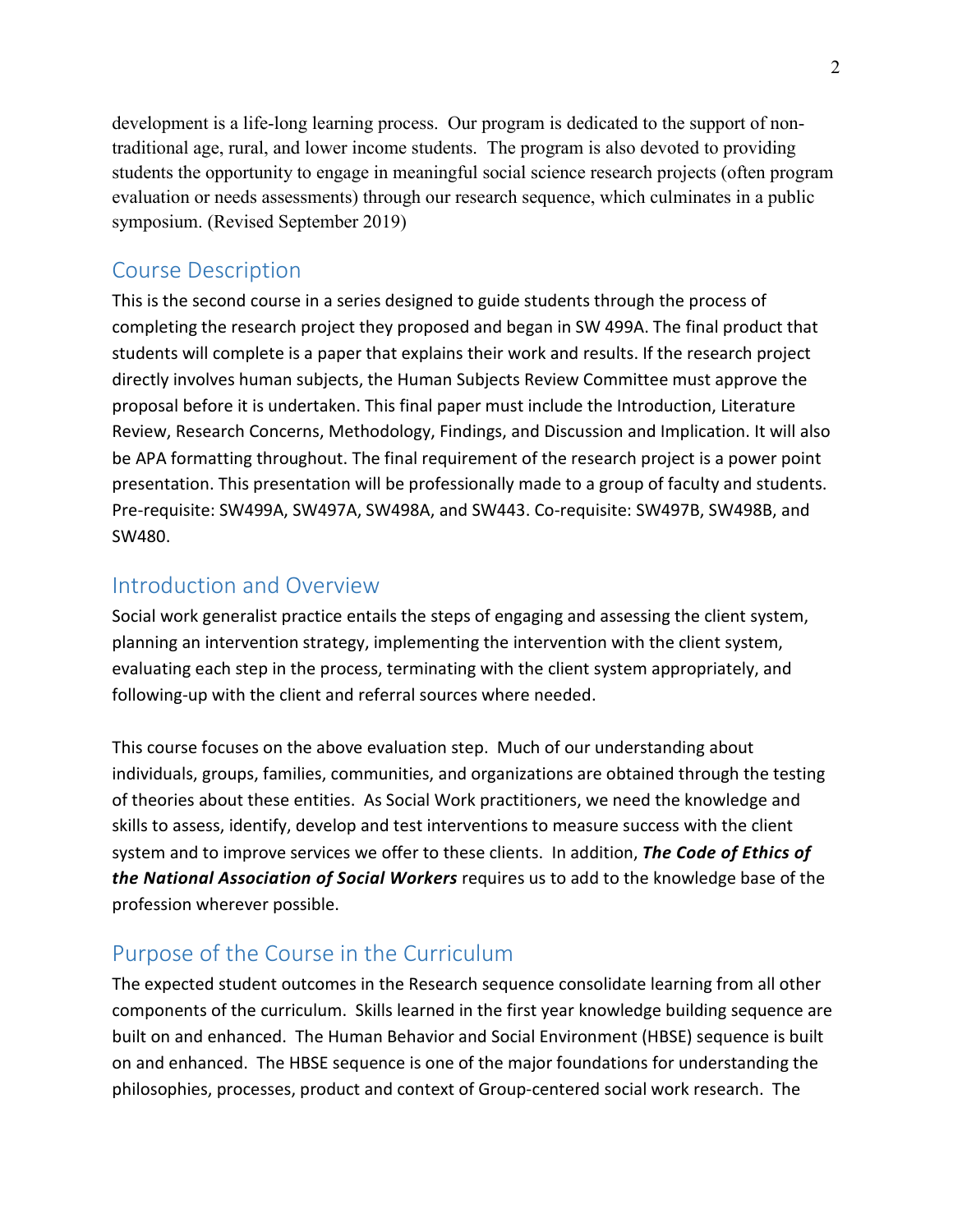various theory and methods courses, fieldwork, and the student's specialized interests as pursued through selective focusing in various courses, aid them in the formulation of researchable questions. The Social Welfare Services and Policy sequence provides a foundation for understanding the environment for social research including constraints, incentives, and ethical issues, as well as being the source of policy and service delivery questions requiring empirical investigations. The sequence draws heavily upon the HBSE knowledge and the generalist practice perspective.

## Competencies & Practice Behaviors (Expected Learning Outcomes) Met in Course

The Council on Social Work Educations sets educational standards for all accredited social work programs. The *2015 Educational and Policy Accreditation Standard (EPAS)* establishes 9 Core Competencies and 31 Practice Behaviors that social work students are expected to meet upon graduation from an accredited BSW Program. Professional Social Work Education is competency-based education.

#### Educational Policy 2.1: Core Competencies Definition

*Competency-based education is an outcome performance approach to curriculum design. Competencies are measurable practice behaviors that are comprised of knowledge, values, and skills. The goal of the outcome approach is to demonstrate the integration and application of the competencies in practice with individuals, families, groups, organizations and communities.*

Because of the focus on competency-based education, the faculty has identified within the LCSC curriculum where the Core Competencies and Practice Behaviors are addressed and measured. Below are the Core Competencies and Practice Behaviors that are addressed in this course. Please note that the Practice Behaviors are linked to the Course Objectives and Assignments.

| <b>COMPETENCY</b>    | <b>DESCRIPTION</b>                                                 |
|----------------------|--------------------------------------------------------------------|
| <b>COMPETENCY 1:</b> | <b>Demonstrate Ethical &amp; Professional Behavior</b>             |
| 1.1                  | make ethical decisions by applying the standards of the NASW       |
|                      | Code of Ethics, relevant laws and regulations, models for ethical  |
|                      | decision-making, ethical conduct of research, and additional codes |
|                      | of ethics as appropriate to context                                |
|                      |                                                                    |

#### 2015 Social Work Competencies Applied to this Course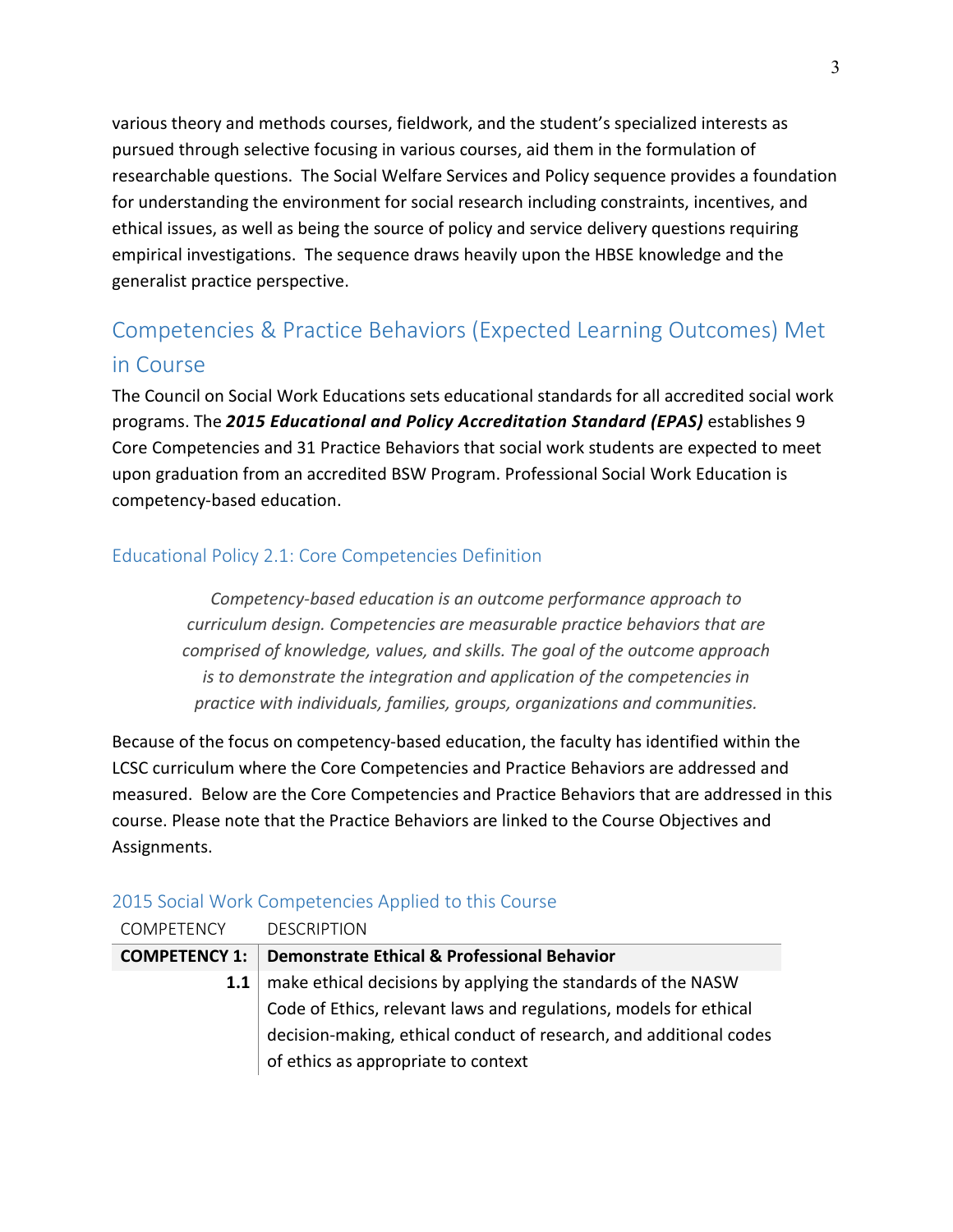| <b>COMPETENCY</b>    | <b>DESCRIPTION</b>                                                                                         |  |  |  |
|----------------------|------------------------------------------------------------------------------------------------------------|--|--|--|
| 1.3                  | demonstrate professional demeanor in behavior; appearance; and                                             |  |  |  |
|                      | oral, written, and electronic communication                                                                |  |  |  |
| 1.4                  | use technology ethically and appropriately to facilitate practice                                          |  |  |  |
|                      | outcomes                                                                                                   |  |  |  |
| 1.5                  | use supervision and consultation to guide professional judgment                                            |  |  |  |
|                      | and behavior                                                                                               |  |  |  |
| <b>COMPETENCY 2:</b> | <b>Engage Diversity and Difference in Practice</b>                                                         |  |  |  |
| 2.2                  | present themselves as learners and engage clients and                                                      |  |  |  |
|                      | constituencies as expert of their own experiences                                                          |  |  |  |
| 2.3                  | apply self-awareness and self-regulation to manage the influence                                           |  |  |  |
|                      | of personal biases and values in working with diverse clients and                                          |  |  |  |
|                      | constituencies                                                                                             |  |  |  |
| <b>COMPETENCY 3:</b> | Advance Human Rights and Social, Economic and Environmental                                                |  |  |  |
|                      | <b>Justice</b>                                                                                             |  |  |  |
| 3.1                  | apply their understanding of social, economic, and environmental                                           |  |  |  |
|                      | justice to advocate for human rights at the individual and system                                          |  |  |  |
|                      | levels                                                                                                     |  |  |  |
| 3.2                  | engage in practices that advance social, economic, and                                                     |  |  |  |
|                      | environmental justice                                                                                      |  |  |  |
| <b>COMPETENCY 4:</b> | <b>Engage in Practice-informed Research and Research-informed</b>                                          |  |  |  |
|                      | <b>Practice</b>                                                                                            |  |  |  |
| 4.1                  | use practice experience and theory to inform scientific inquiry and                                        |  |  |  |
|                      | research                                                                                                   |  |  |  |
| 4.2                  | apply critical thinking to engage in analysis of quantitative and                                          |  |  |  |
| 4.3                  | qualitative research methods and research findings                                                         |  |  |  |
|                      | use and translate research evidence to inform and improve                                                  |  |  |  |
| <b>COMPETENCY 8:</b> | practice, policy, and service delivery<br>Intervene with Individuals, Families, Groups, Organizations, and |  |  |  |
|                      | <b>Communities</b>                                                                                         |  |  |  |
| 8.4                  | negotiate, mediate, and advocate with and on behalf of diverse                                             |  |  |  |
|                      | clients and constituencies                                                                                 |  |  |  |
| <b>COMPETENCY 9:</b> | <b>Evaluate Practice with Individuals, Families, Groups,</b>                                               |  |  |  |
|                      | <b>Organizations, and Communities</b>                                                                      |  |  |  |
| 9.1                  | select and use appropriate methods for evaluation of outcomes                                              |  |  |  |
| 9.2                  | apply knowledge of human behavior and the social environment,                                              |  |  |  |
|                      | person-in-environment, and other multidisciplinary theoretical                                             |  |  |  |
|                      | frameworks in the evaluation of outcomes                                                                   |  |  |  |
|                      |                                                                                                            |  |  |  |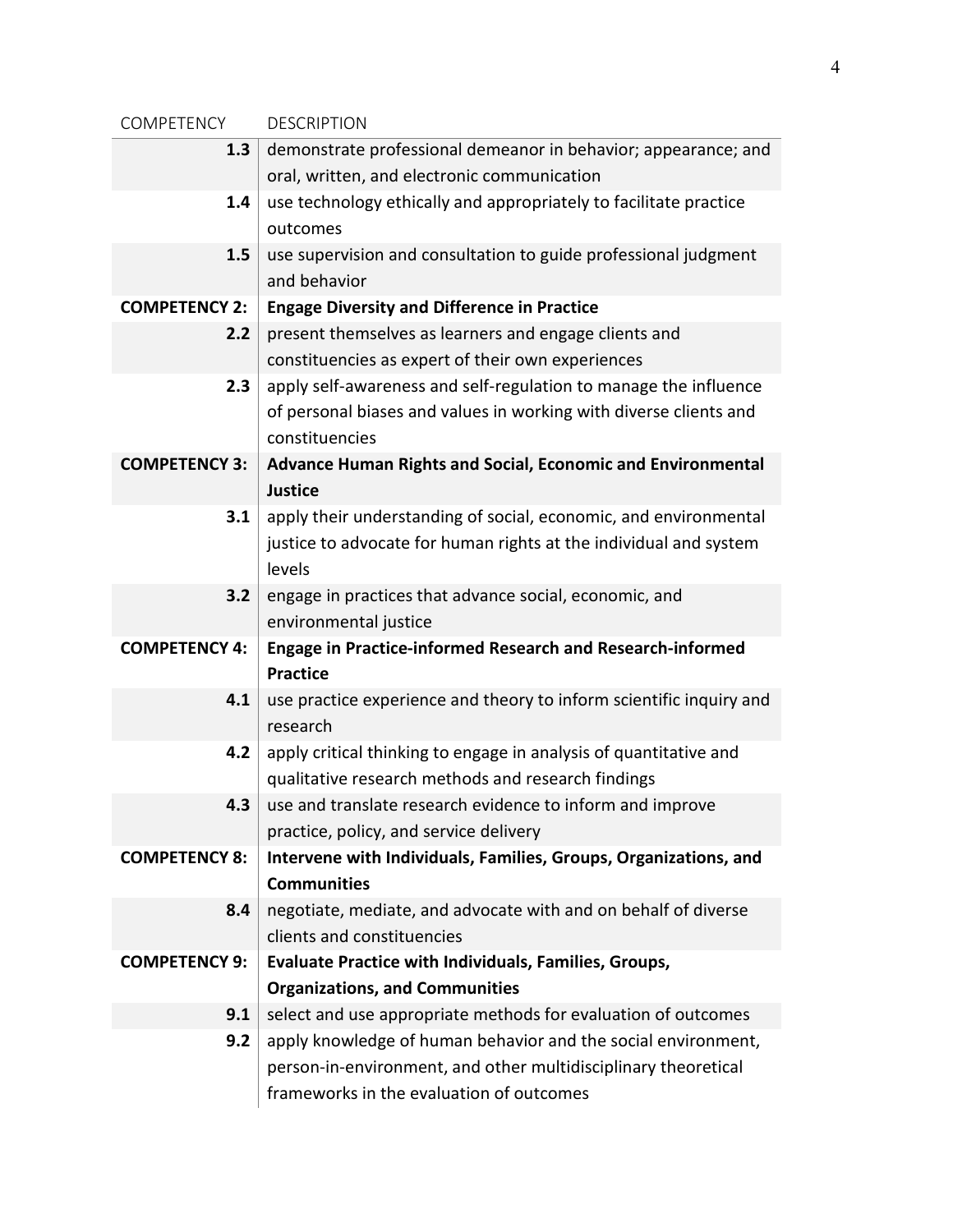#### COMPETENCY DESCRIPTION

- **9.3** critically analyze, monitor, and evaluate intervention and program processes and outcomes
- **9.4** apply evaluation findings to improve practice effectiveness at the micro, mezzo, and macro levels

### Required Textbooks

American Psychological Association. (2010). *Publication manual of the American Psychological*  Association (6<sup>th</sup> Ed.). Washington, D.C.: Author.

Salkind, N. J. (2017). *Statistics for People Who (Think They) Hate Statistics: Using Microsoft Excel*  2016 (4<sup>th</sup> Ed.). Thousand Oaks, CA: Sage Publications, Inc.

## Classroom Expectations

#### Attendance

The primary teaching approach in this class will be collaborative learning. Materials in the course will be presented through discussion, lectures, group work, and media presentations. Students will be responsible for all materials presented in class and all outside assignments. Assigned readings and topics for the day are outlined in the Schedule and students are expected to come to class prepared to discuss the assignments. An absence is not an excuse for not coming to class prepared to be actively involved. Missing fifteen percent (15%) or more of the scheduled class sessions is considered excessive absences, and will result in the reduction of your final grade by 1 (one) letter grade. This policy applies to all classes taught as part of the social work curriculum. Exceptions to this policy may be made at the discretion of the instructor. (Found in [Social Work Handbook](http://www.lcsc.edu/media/5056910/SOCIAL-WORK-STUDENT-HANDBOOK-6-5-2017.pdf) p. 17).

#### **Tardiness**

Students in a professional program should conduct themselves as professionals in relation to the class session and assignments. It is not acceptable to be late for classes except in unusual circumstances. Frequent lateness or other unprofessional class conduct is likely to result in a lowered grade. Students are also evaluated on their personal and professional behavior or conduct in class as described in the Social Work Handbook.

#### Shared Client and Agency Information

In the classroom, students and professors will occasionally discuss clients and agencies. In these discussions, it is expected that information about clients and agencies should be disguised or eliminated if clients could be identified and that this information is to be held in confidence within the bounds of the Code of Ethics. You must disguise the identity of clients in written assignments including changing the name of the client.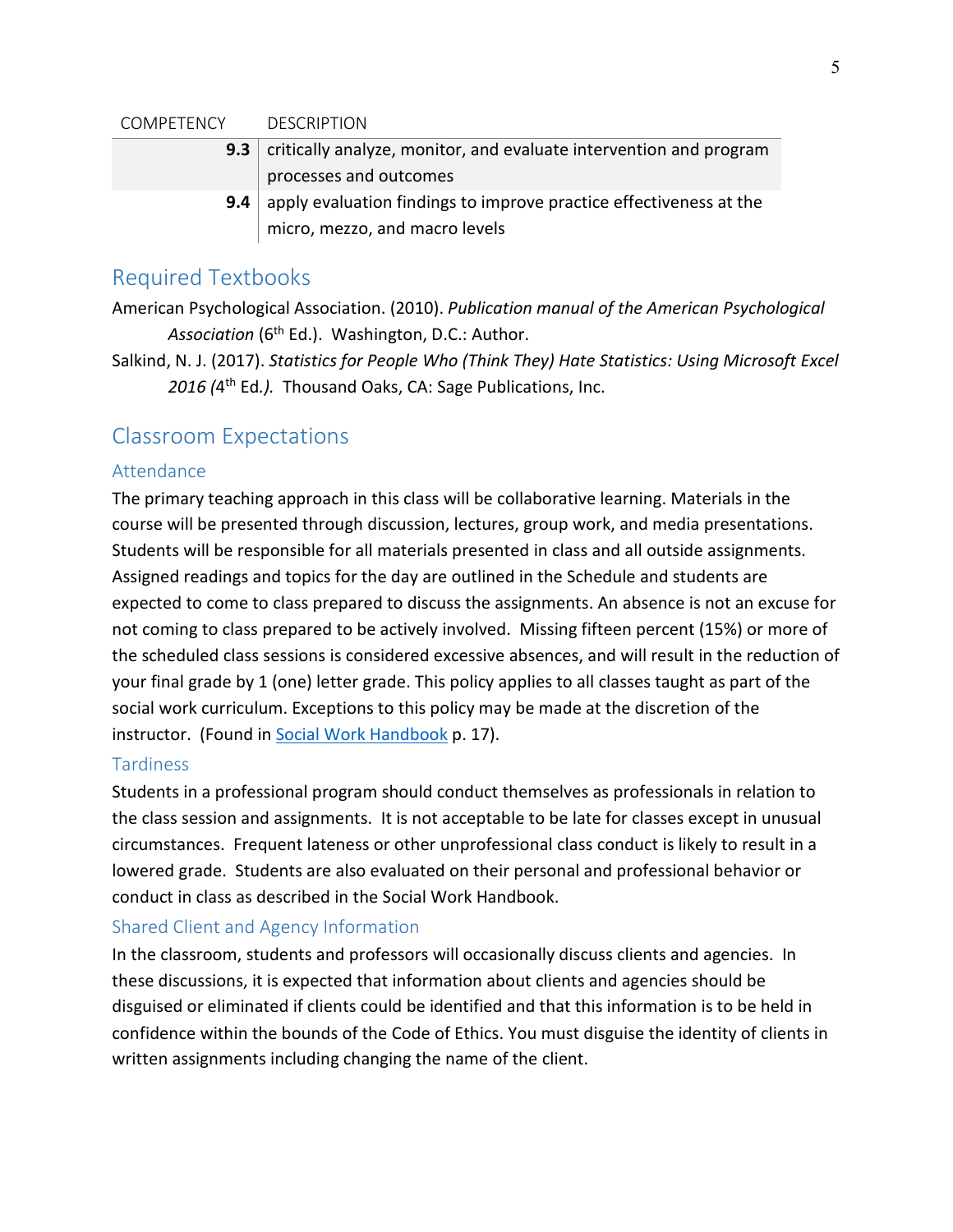#### Deadline for Submission of Class Assignments

- 1. Assignments must be submitted to the instructor at the time and method indicated in this syllabus unless otherwise arranged and approved by the instructor.
	- a. All assignments over 50 points must be submitted to pass the course.
	- a. Quizzes, discussions, and assignments are due on the dates listed on the syllabus or as scheduled by the instructor of this course.
	- b. If due to extreme extenuating circumstances, the student is unable to turn a paper in on time, please communicate with the instructor to set an alternative date.
- 2. Extra Credit: There are no extra credit assignments for this course.

#### Re-write Policy

Rewrites are not an option in this class. If you have any questions regarding the assignment, please do not hesitate to meet with this instructor. As the assignments are given on the first day of class (or at least two weeks before the assignment is due for pedagogical reasons) and because sufficient time is given, it is expected that quality work be submitted.

### Cell Phone Policy

The use of Cell Phones will not be tolerated during classroom hours. Students who choose to utilize their phones for Facebook, texting, or any other activity will be asked to leave the classroom. I do understand there may be circumstances for family or work, which may at times require you to keep your cell phone on or to be available. If this is the case, please let me know before class begins.

### Professional Writing Standards

All printed work submitted to this professor should be prepared at a college standard of professional editing in accordance with the *Publication Manual of the American Psychological Association (7th Ed.)*. Therefore, allow sufficient preparation time for proofreading and correction of typos, misspellings, and grammatical errors.

The reason for this expectation is that professionals are often judged based upon the quality of their written work. Carelessness in spelling and editing suggests that there will also be mistakes in the substance of the work. Therefore, written work, which has misspellings and other editing problems, will be graded down on this basis alone. All work must be completed in 12-point font, preferably Times New Romans style or a similarly readable style.

**Note:** The efforts you make will help you with your courses at LCSC as well as throughout your professional career because you will continue to be judged by other professionals based on your written work.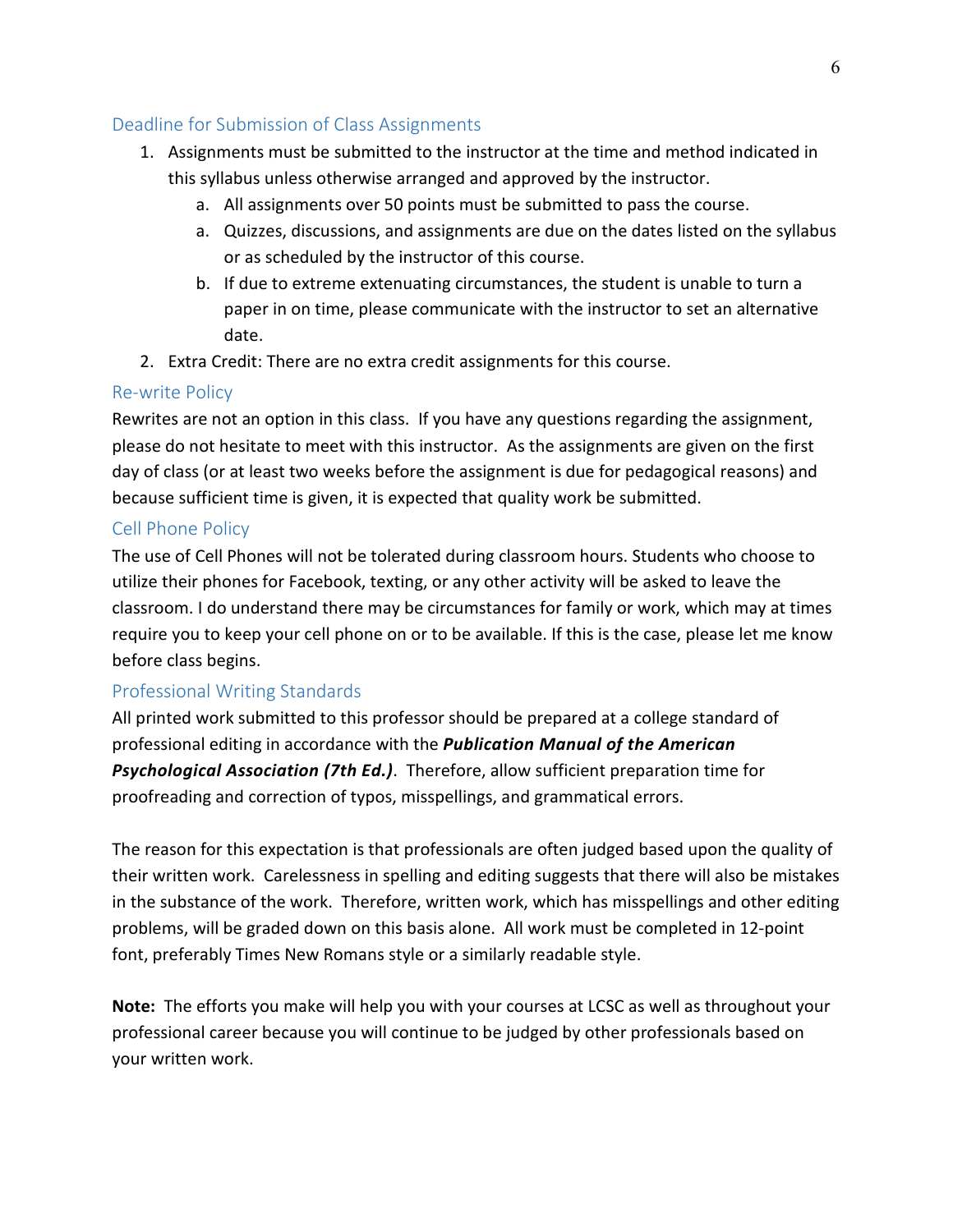#### Academic Honesty and Plagiarism

Part of the mission of Lewis-Clark State is to educate students to be ethical. Students share with the faculty the responsibility for academic honesty and integrity. The College expects its students to do their own academic work. In addition, it expects active participation and equitable contributions of students involved in group assignments. Violation of the Academic Integrity Statement, in whole or part, could result in an "F" grade for the course. In addition to action by the professor, all incidents will be reported to the Social Work Program Director and possibly the Vice President of Student Affairs. The following acts of academic dishonesty are not acceptable:

- Cheating: using or attempting to use unauthorized materials, information, or study aids in any academic exercise (e.g., an exam).
- Fabrication: unauthorized falsification or invention of any information or citation in an academic exercise (e.g., a paper reference).
- Plagiarism: representing the words or ideas of another as one=s own in any academic exercise (e.g., failing to cite references appropriately or taking verbatim from another source).
- Facilitating academic dishonesty: helping or attempting to help another to commit academic dishonesty (e.g., allowing another to copy from your test or use your work).

#### Challenging a Grade

Students who wish to challenge a grade must do so in writing within one week of receiving a grade. I will consider your request and determine whether to review your grade. If I choose to review your grade, I will review your assignment in full and may adjust your grade up or down.

#### Social and Economic Justice

#### Lewis-Clark State College's Statement of Inclusion

*Regardless of race, color, age, sex, religion, national origin, disability, veteran status, or sexual orientation, you will be treated and respected as a human being.* Please visit [LCSC's Diversity](http://www.lcsc.edu/diversity/) web page for more information.

#### Social Work Program Expectations

The faculty members of the Social Work Program believe that we all share a responsibility for championing social and economic justice for all members of society. Guided by the *NASW Code of Ethics*, social workers should strive to:

- Eliminate personal and institutional discrimination,
- Ensure access to needed resources and opportunities for all persons,
- Expand options and opportunities for everyone, but especially for persons who are disadvantaged or disenfranchised,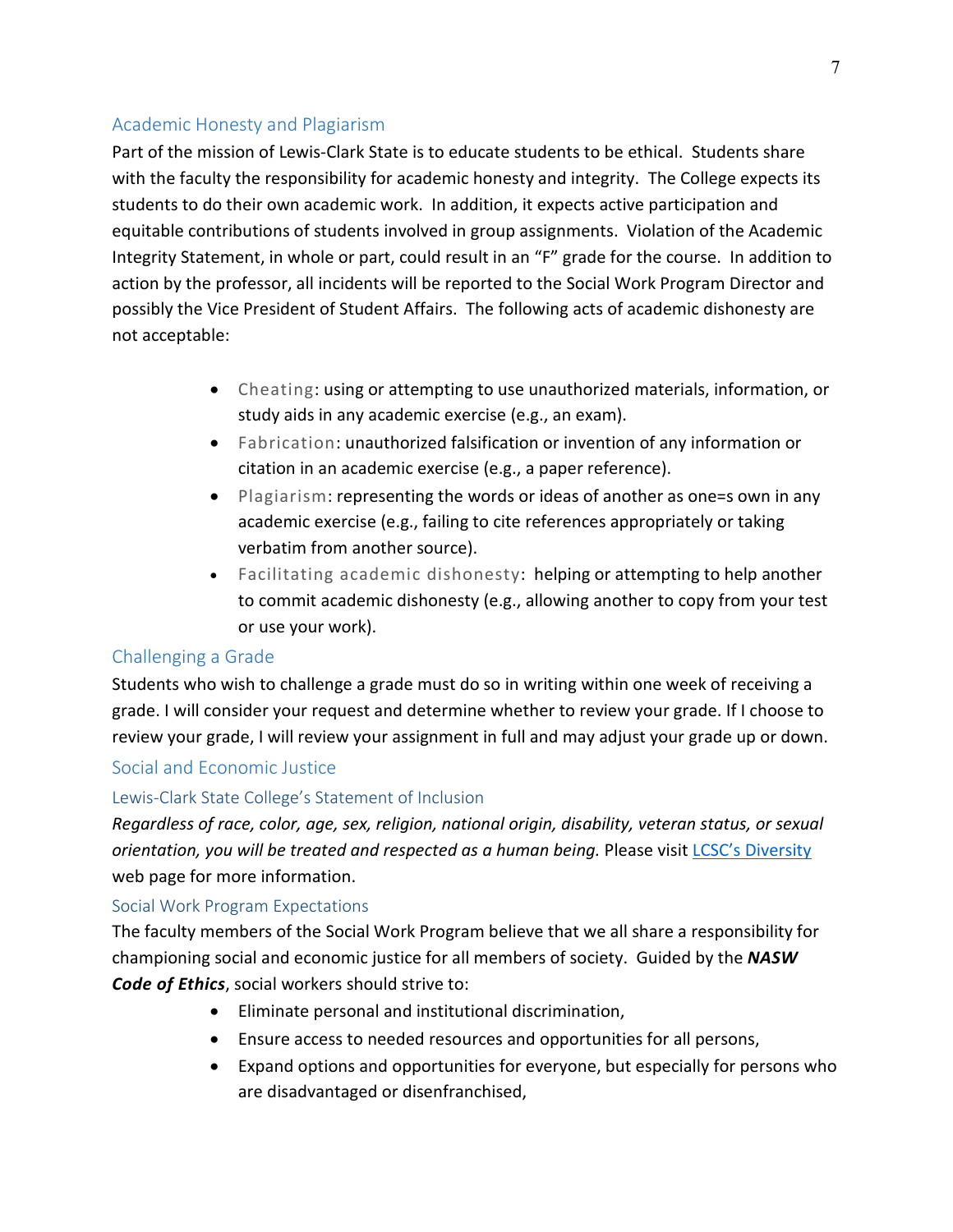- Respect cultural diversity in society,
- Advocate changes that improve social conditions and promote social justice,
- Encourage participation in the democratic process, and
- Encourage people to develop their own voice.

## Grading Procedures

#### Grading Scale

| <b>Letter Grade</b> | Percentage | Letter Grade | Percentage      |
|---------------------|------------|--------------|-----------------|
| A                   | 93-100%    | А-           | 90-92.9%        |
| B+                  | 87-89.9%   | B            | 83-86.9%        |
| $B -$               | 80-82.9%   | C+           | 77-79.9%        |
|                     | 73-76.9%   | C-           | 70-72.9%        |
| D                   | 60-69.9%   |              | 59.9% and below |

#### Grade Definitions

| <b>LETTER</b> | <b>DEFINITION</b>                                                          |
|---------------|----------------------------------------------------------------------------|
| <b>GRADE</b>  |                                                                            |
| A             | Above and beyond                                                           |
| В             | Appropriate college level work meeting the syllabus' expectations          |
|               | Minimal level for content and written communication                        |
| D             | Poor content or poor written communication, and/or incomplete, and/or late |
|               | Below minimum standards for content and written communication, incomplete, |
|               | and/or late                                                                |

## Class Assignments

#### **1. Quizzes (100 Points)**

a. Students are expected to read the textbook's assigned chapter prior to Thursday's class. Weekly reading quizzes will be available on Canvas and are *due by midnight on Wednesday*. Please read the required reading before attempting the quiz. There will be 10 quizzes at 10 points each for a total of 100 points (9 reading quizzes and 1 syllabus quiz).

#### **2. Work Sheets (140 Points)**

**a.** During 7 of the 16 weeks you will have an opportunity to actively engage in descriptive and inferential statistical analysis by utilizing Excel. In class/online video lectures and detailed instruction sheets will guide you through the process. At the end of each of those 7 weeks you will submit your Data Sheets for points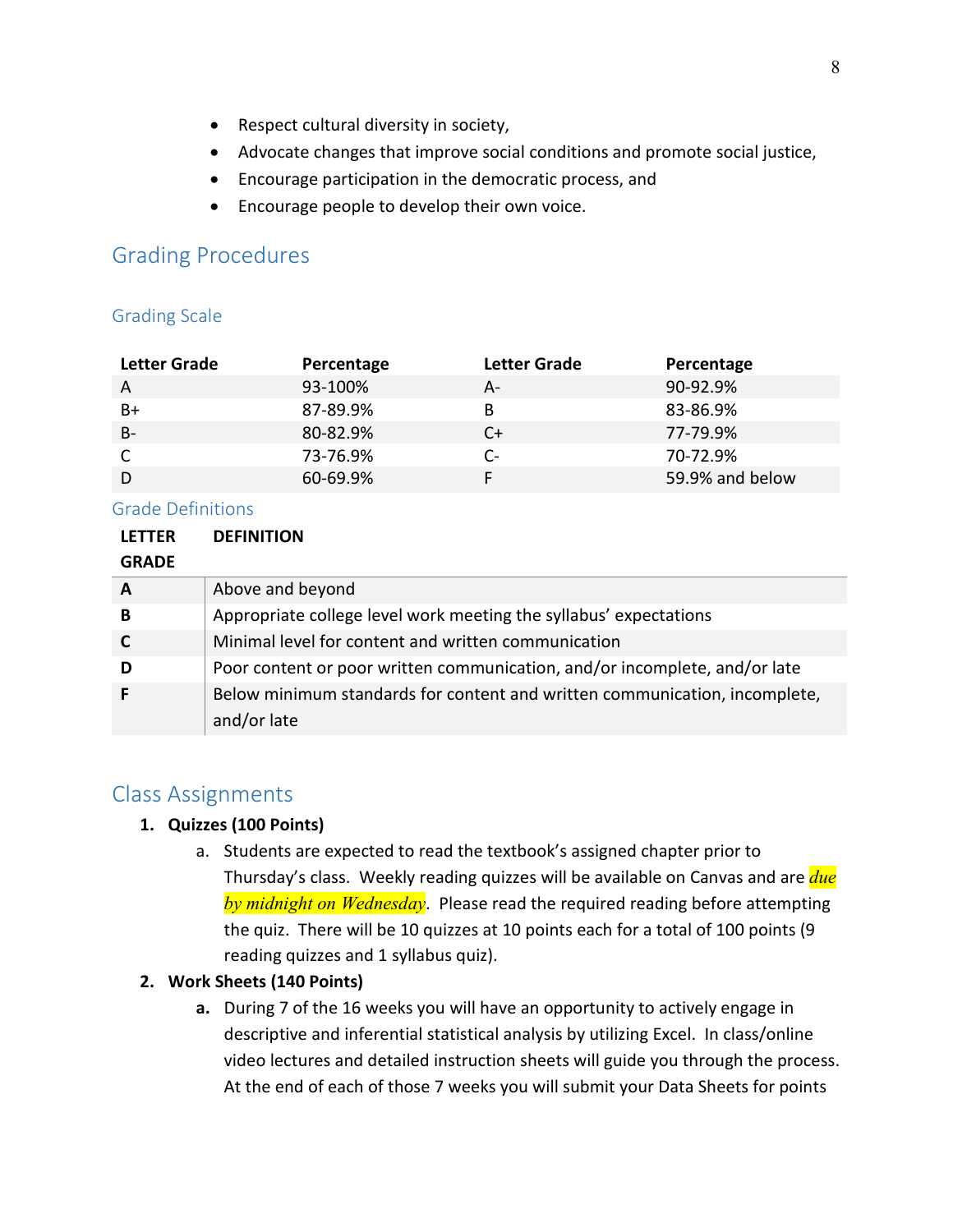(20 points each).

i. As a class we will determine if these will be done online or in class.

## **3. Qualitative Article Presentation (60 Points)**

- a. Select and submit Qualitative Research Article that is high quality, interesting, and peer reviewed that is somehow connected to your research topic (10 points)
- b. Present the content and implications of your Qualitative Research Article in class (50 points)

### **4. Advising Appointments (40 Points)**

**a.** During class students will have the opportunity to check in with their instructor for advising appointments to discuss their research and data analysis (10 points each).

## **5. Analysis and Findings Section (160 Points)**

- a. Re-introduce your research topic to your class through a mini presentation (20 points).
- b. Data and Validation Worksheets due through Canvas (20 points).
- c. Analysis Plan due through Canvas (20 points).
- d. Analysis and Finding Section due through Canvas (100 points).
	- i. Using the detailed outline and Analysis & Findings Section Rubric as a guide, complete the Analysis & Findings Section and submit an electronic copy through Canvas.

## **6. Discussion Section (100 Points)**

- a. Discussion Section due through Canvas (100 points).
	- i. Using the detailed outline and Discussions Rubric as a guide, complete the Discussions Section and submit an electronic copy through Canvas.

## **7. Infographic, Practice, and Presentation (200)**

- a. Using the detailed outline and Presentation Rubric as a guide, develop a professional Infographic for your Final Research Presentation.
	- i. Peer Review through Canvas Discussion Board (40 points)
	- ii. Infographic Document (100)
	- iii. Professional Presentation (60)

## **8. Completed Final Research Paper (200 Points)**

- a. Final Research Paper due through Canvas
	- i. Using the detailed outline and Final Research Proposal rubric as a guide, include the Introduction, Literature Review, Methodology, Analysis and Findings, and Discussions sections with corrections and revisions from previous submission and professor feedback.
	- ii. Please submit a copy of your paper to your field agency if your IRB reported you would.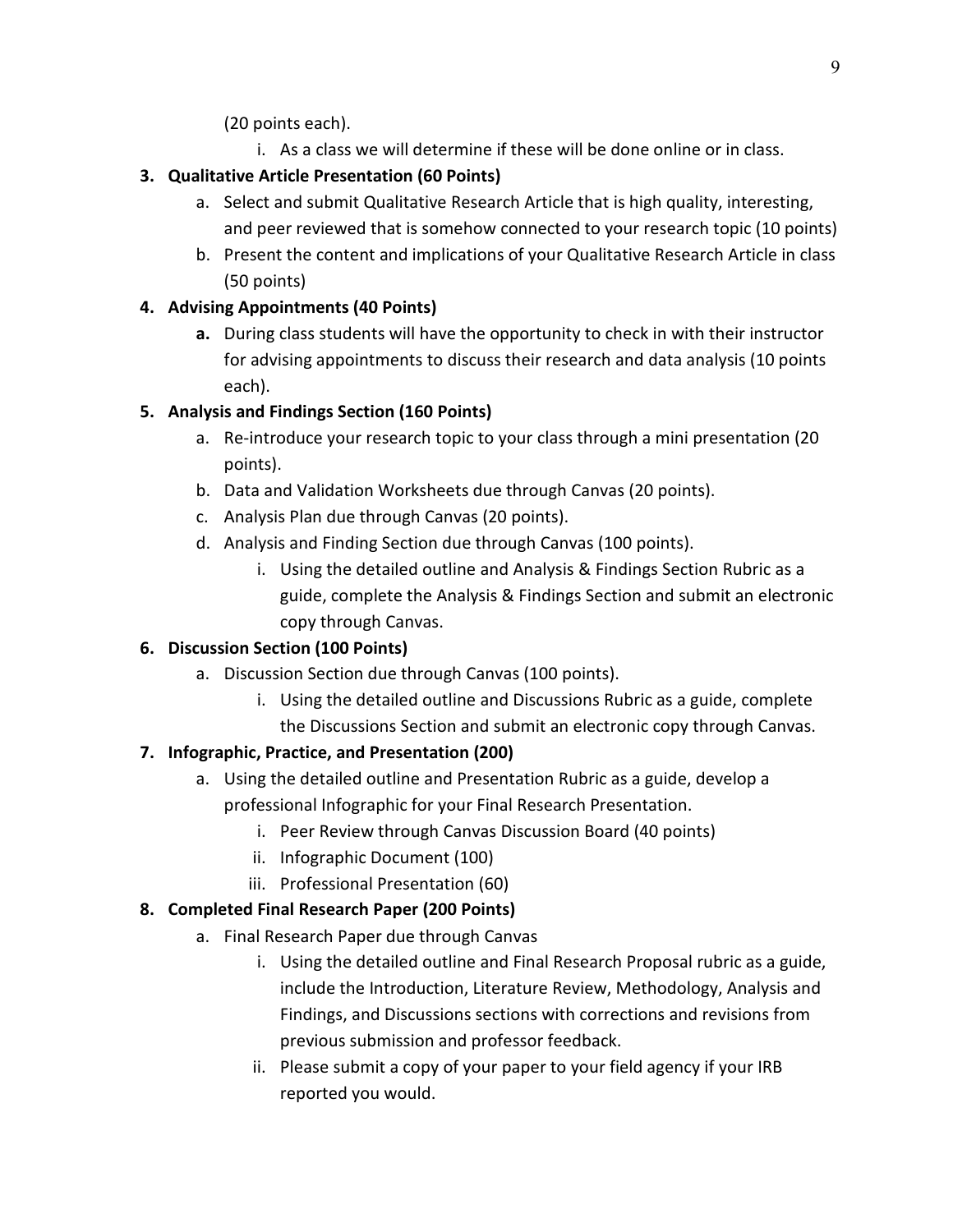## SW499B.01 SP2022 Tentative Class Schedule

*Quizzes are due Wednesday by midnight, Discussion Board initial posts are due Friday by midnight, and all other assignments are due Sunday by Midnight unless otherwise indicated.*

| <b>Week &amp; Date</b>     | <b>Activity</b>                     | <b>Readings</b>       | <b>Assignments - Points</b> |
|----------------------------|-------------------------------------|-----------------------|-----------------------------|
| Week 1, Jan 18-23          | Syllabus & Overview                 | No Readings           | Syllabus Quiz - 10          |
|                            | of Class                            |                       | <b>Re-Intro Research</b>    |
|                            |                                     |                       | Presentation - 20           |
| Week 2, Jan 24-30          | <b>Overview Statistics,</b>         | Chapters 1, 1A, 1B, & | Reading Quiz - 10           |
|                            | Excel, & Data &                     | 1C if you use a Mac   | Get Started WS-20           |
|                            | <b>Validation Sheets</b>            | Computer              | Qual Article - 10           |
| Week 3, Jan 31-Feb 6       | <b>Measures of Central</b>          | Chapters 2 & 3        | Reading Quiz $-10$          |
|                            | Tendency,                           |                       | Desc. Stats WS-20           |
|                            | Descriptive Stats, &<br>Variability |                       | Advising Apt. $1 - 10$      |
| <b>Week 4, Feb 7-13</b>    | Figures, Charts, &                  | Chapter 4 & 20        | Reading Quiz $-10$          |
|                            | <b>Pivot Tables</b>                 |                       | Qual. Present. - 50         |
| Week 5, Feb 14-20          | Correlations,                       | Chapter 5 & 6 (Ch.    | Reading Quiz - 10           |
|                            | Reliability, & Validity             | 15-16 go into greater | Corr. Stats WS-20           |
|                            |                                     | Corr. Depth)          |                             |
| Week 6, Feb 21-27          | Review Hypothesis;                  | Chapters 7 & 8        | Reading Quiz - 10           |
|                            | Z-Score                             |                       | $Z-Score WS-20$             |
|                            |                                     |                       | Advising Apt. $2 - 10$      |
| Week 7, Feb 28-Mar         | Analysis & Findings                 | Chapters 9 & 10       | Reading Quiz - 10           |
| 6                          | Section; Statistical                |                       | Data & Val Sheet - 20       |
|                            | Significance & Z-test               |                       | Analysis Plan - 20          |
| <b>Week 8, Mar 7-13</b>    | T-test                              | Chapters 11 & 12      | Reading Quiz - 10           |
|                            |                                     |                       | $T-Test WS - 20$            |
|                            |                                     |                       | Advising Apt. $3 - 10$      |
| <b>Week 9, Mar 14-20</b>   | <b>ANOVA</b>                        | Chapters 13 & 14      | Reading Quiz - 10           |
|                            |                                     |                       | $ANOVA WS - 20$             |
| Week 10, Mar 21-27         | <b>Discussion Section</b>           | No Readings           | Analysis & Findings         |
|                            |                                     |                       | Section - 100               |
| <b>Break, Mar 28-Apr 3</b> | <b>NO CLASS</b>                     | <b>Spring Break</b>   | No Assignments              |
| Week 11, Apr 4-10          | Class online this                   | <b>LBSW Licensure</b> | No Assignments Due          |
|                            | week: Infographic                   | Information           |                             |
| Week 12, Apr 11-17         | Example<br>Chi-Square               | Chapter 17            | Reading Quiz - 10           |
|                            |                                     |                       | Chi-Square WS-20            |
|                            |                                     |                       | Disc. Section - 100         |
|                            |                                     |                       | Advising Apt. $4 - 10$      |
|                            |                                     |                       |                             |